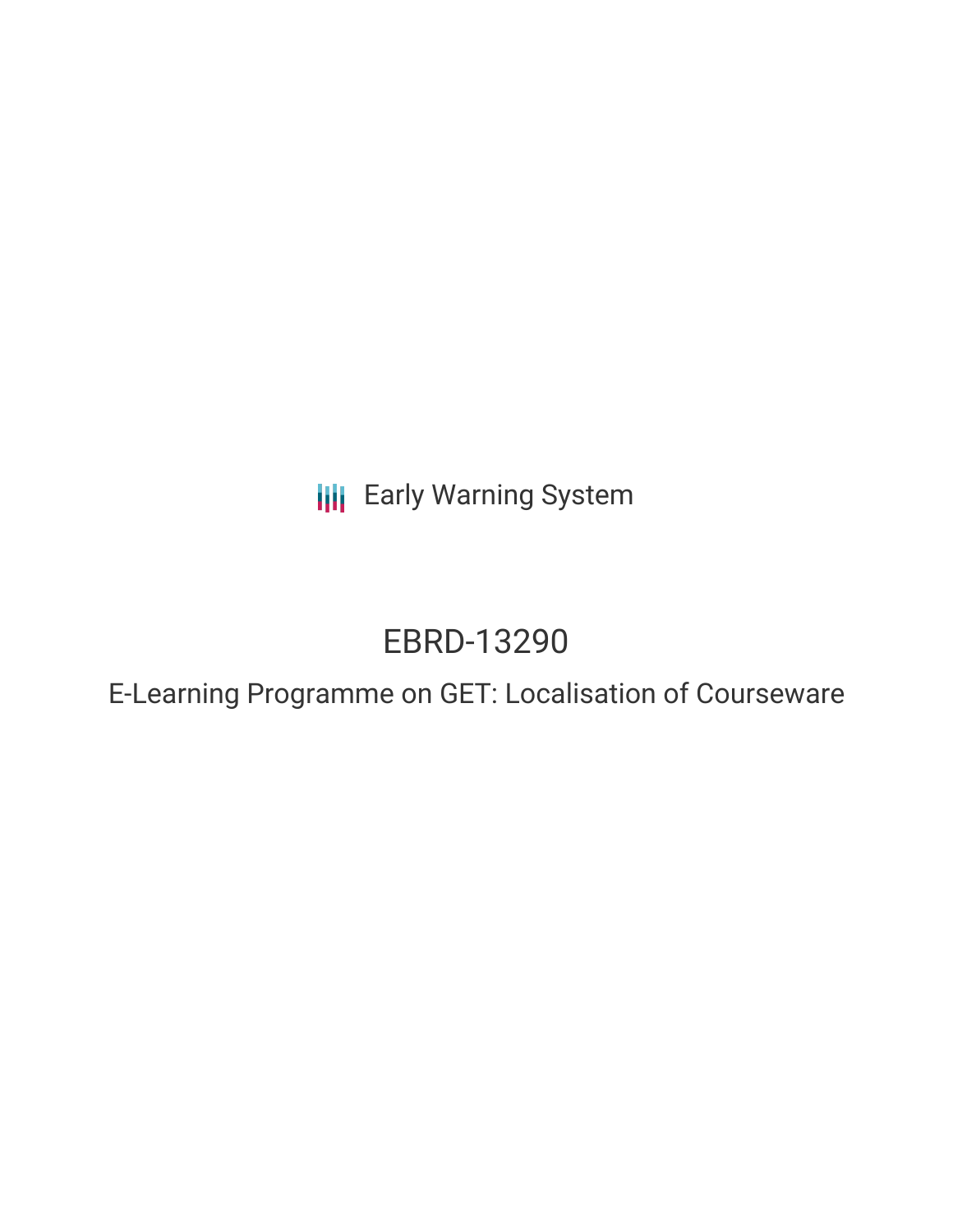

#### **Quick Facts**

| <b>Financial Institutions</b> | European Bank for Reconstruction and Development (EBRD) |
|-------------------------------|---------------------------------------------------------|
| Status                        | Approved                                                |
| Bank Risk Rating              |                                                         |
| <b>Borrower</b>               | Regional                                                |
| Sectors                       | Education and Health, Energy, Technical Cooperation     |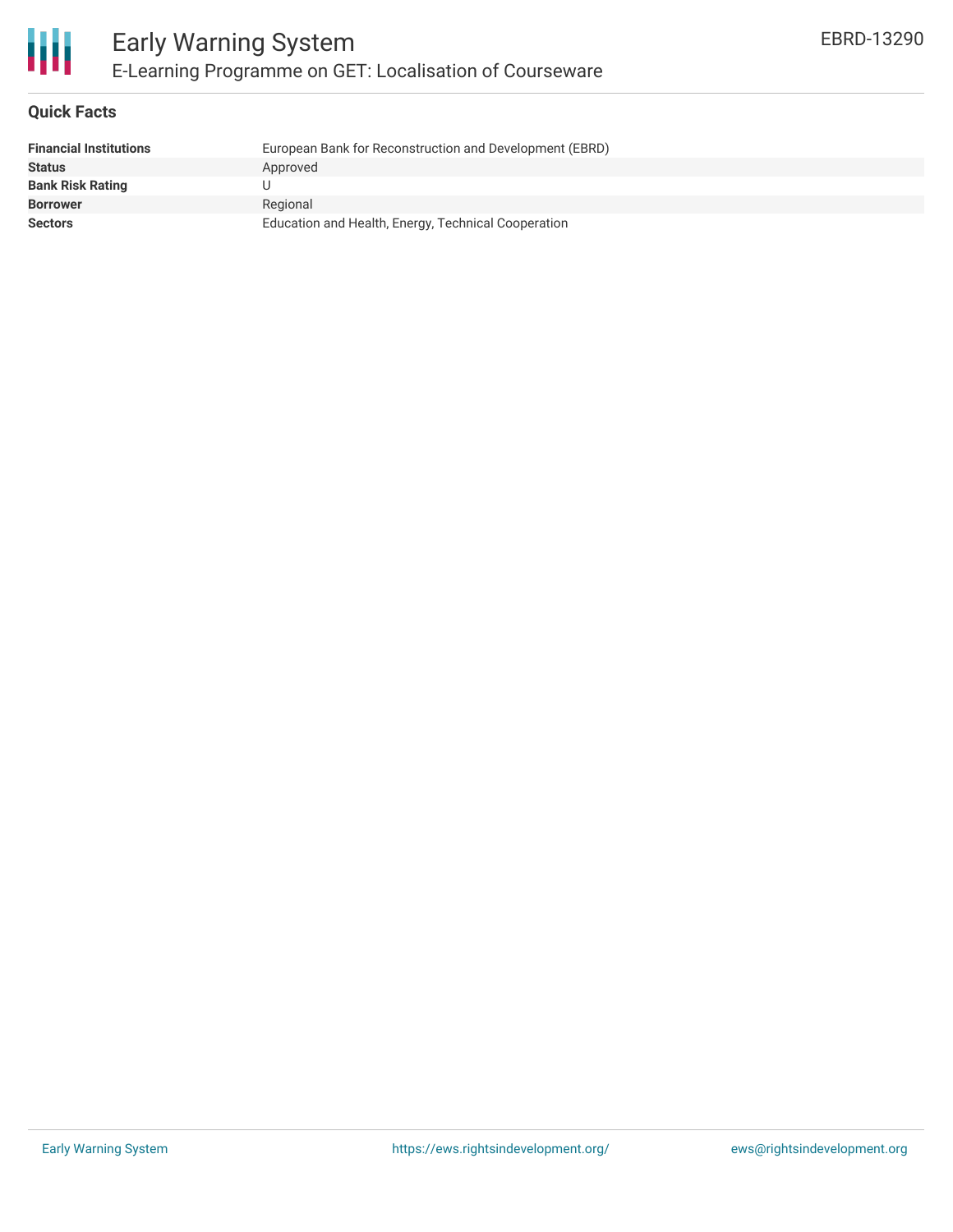

#### **Project Description**

According to the bank website, The project aims to develop and showcase energy efficiency financing strategies, internal structures and deployment mechanisms to scale up energy efficiency financing within the Global Energy Efficiency Financing Framework (GE2F2) to partner banks within COOs as well as outside of the EBRD region, such as those in China, India and Brazil.

The tasks and activities under the TC project are expected to be covered under the following work packages:- Work Package 1: Translation of the audio and displayed texts;- Work Package 2: Production of professional voice-over of E-Learning Courses;- Work Package 3: Integration of localised audio and texts into the SCORMs;- Work Package 4: Roll-out support and operation of the E-Learning platform in 6 languages (English, French, Romanian, Turkish, Russian, Arabic)- Work Package 5: Hosting and maintenance of the LMS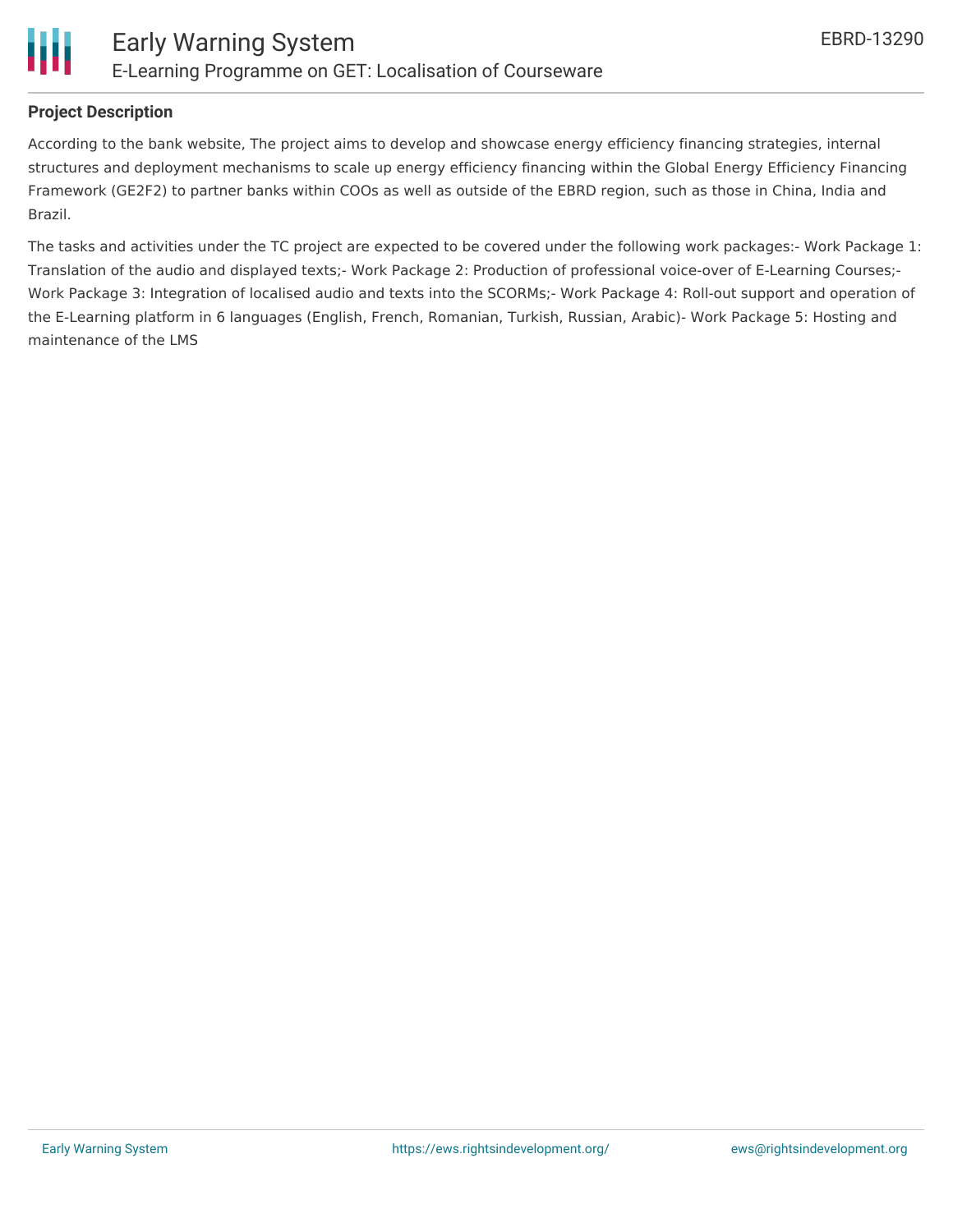

## Early Warning System E-Learning Programme on GET: Localisation of Courseware

#### **Investment Description**

European Bank for Reconstruction and Development (EBRD)